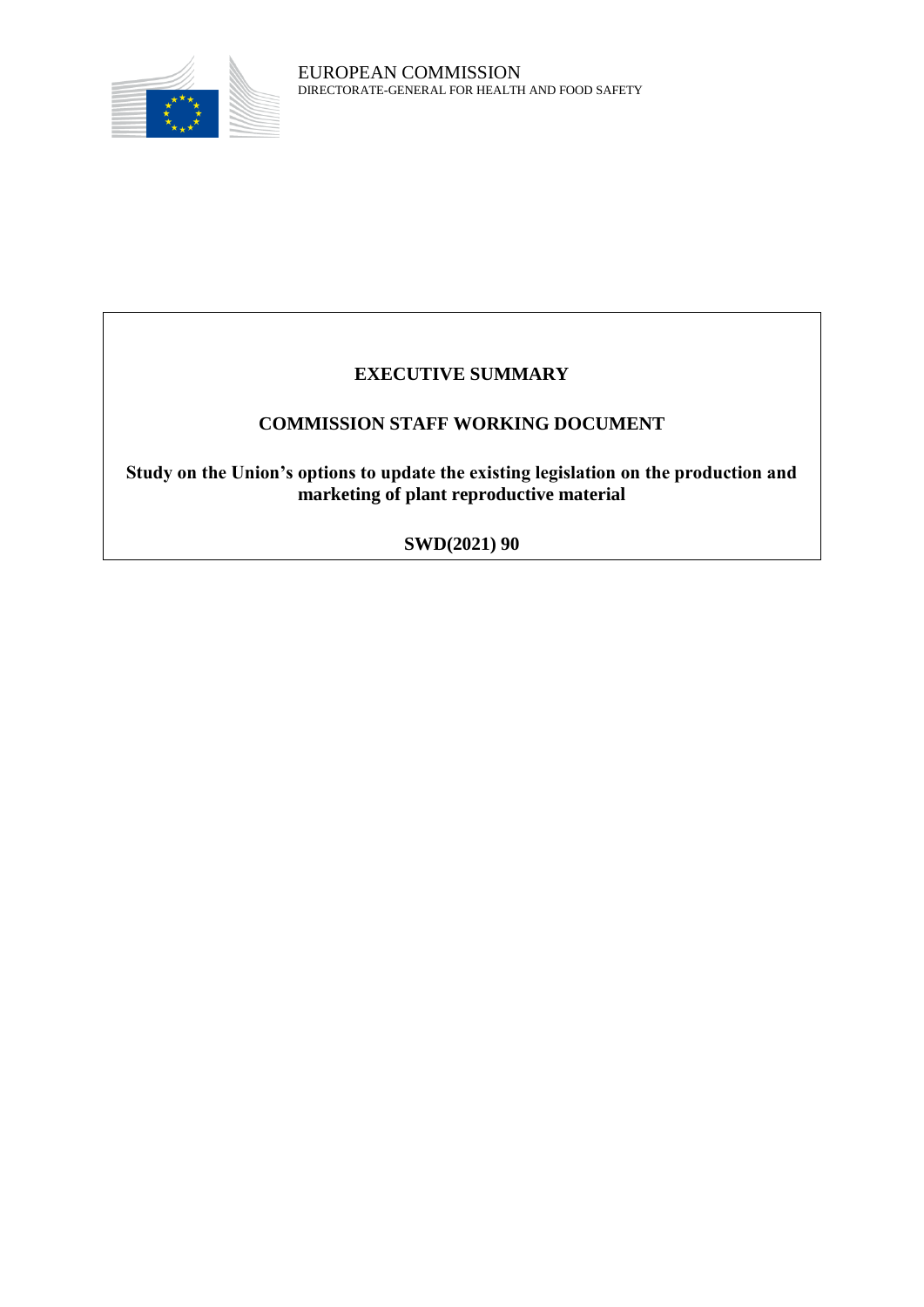The Council requested under Article 241 of the Treaty on the Functioning of the European Union (TFEU), through Council Decision (EU)  $2019/1905$  of 8 November  $2019<sup>1</sup>$ , the European Commission (the 'Commission') to submit a study on the Union's options to update the existing legislation on the production and marketing of plant reproductive material ('PRM study')<sup>2</sup>, as well as a proposal, if appropriate in view of the outcomes of the study.

The Commission study was supported by the work of an external contractor<sup>3</sup>. The following key elements have emerged from the PRM study:

- 1) The fragmented legislation, developed over several decades, causes lack of coherence between the marketing Directives and leaves room for interpretation. Such interpretation contributes to non-harmonised implementation resulting in a non-level playing field for the operators. Moreover, the legislation offers the possibility of many derogations. Member States have applied these derogations in different ways.
- 2) Complex and rigid procedures, including detailed technical requirements in the marketing Directives, hinder *de facto* technical amendments, create a cumbersome decision-making process, and put a high burden on competent authorities carrying out certification. The basic legislation does not facilitate the introduction of lighter registration requirements for traditional and locally adapted plant varieties and tree species which could contribute to seed diversity and security. Likewise, it does not facilitate the introduction of testing requirements for the development of organic varieties suitable to organic production. In addition, the legislation does not support the conservation and sustainable use of plant genetic resources and forest genetic resources, and biodiversity under the Biodiversity Strategy.
- 3) Lack of clarity of the PRM and FRM legislation and the outdated provisions cause non-harmonised implementation of the legislation. The incorporation of sustainability criteria in all sectors, including the forestry sector, which could ensure seed and food security supporting sustainable agri-food production and resilient forests is impeded. The rigidity of the current legal framework complicates the creation of synergies with other policies. All of this poses difficulties to address policy issues identified in the Green Deal and its related strategies such as the Farm to Fork Strategy, the EU Adaptation Strategy on mitigating the impact of, and adapting to climate change, the new EU Forest Strategy on healthy and resilient forests and the European Digital Strategy.
- 4) The lack of a harmonised and risk-based framework for official controls and IT support systems creates a non-level playing field for official controls within the

**<sup>.</sup>** <sup>1</sup> Council Decision (EU) 2019/1905 of 8 November 2019 requesting the Commission to submit a study on the Union's options to update the existing legislation on the production and marketing of plant reproductive material, and a proposal, if appropriate in view of the outcomes of the study. OJ L 293,  $\overline{14.11.2019}$ , p. 105-106. <sup>2</sup> In principle, the term plant reproductive material (PRM) covers all types of PRM including forest reproductive material (FRM). However, to allow distinguishing between PRM and FRM, PRM will be used to identify all PRM other than FRM.

 $3$  The work of the contractor will be referred to as 'contractor's report' ( $\frac{https://doi.org/10.2875/406165)}{https://doi.org/10.2875/406165)}$ .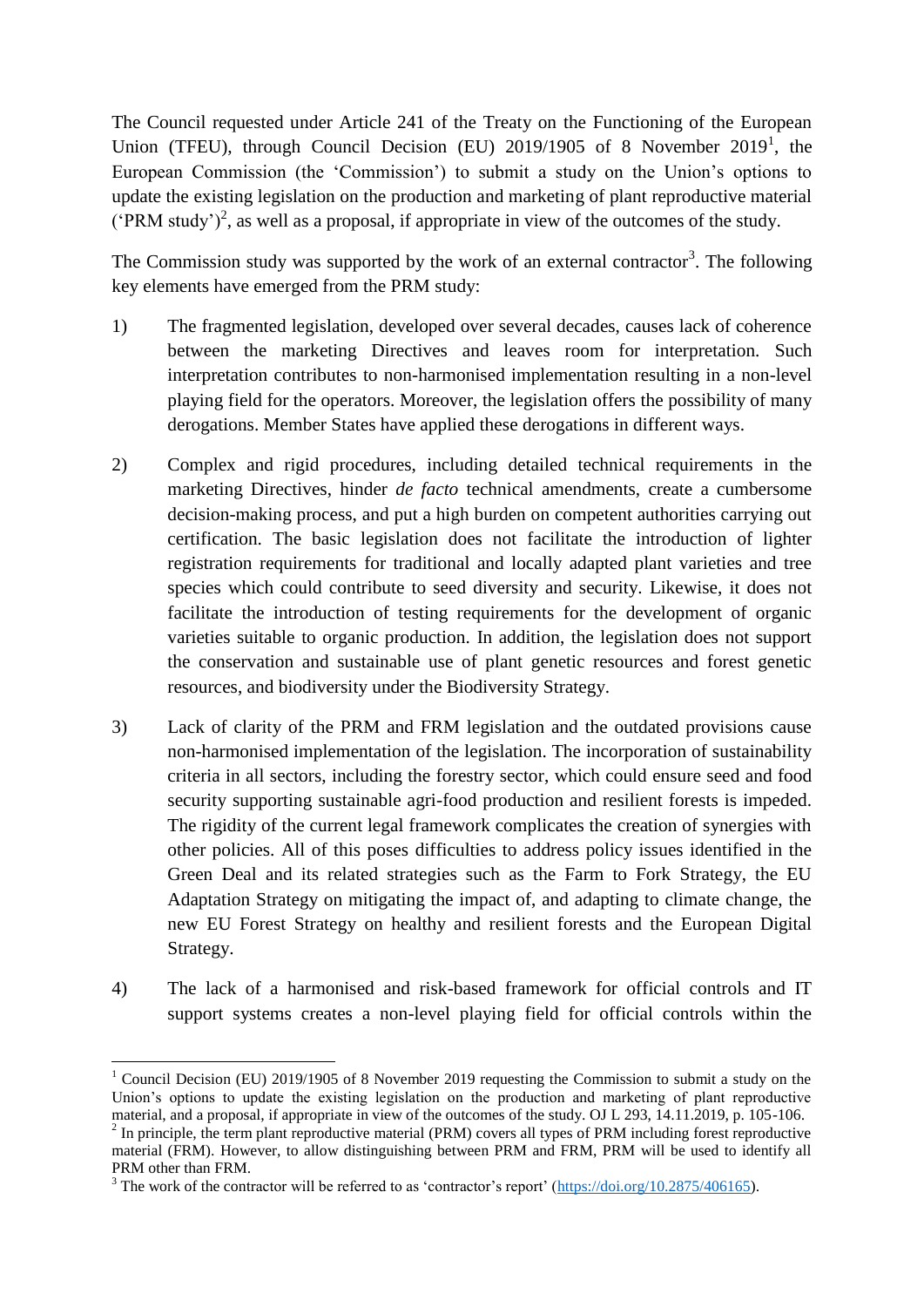Union, limiting the ability for competent authorities to enforce risk-based measures, and to ensure an efficient use of control resources.

5) The current PRM legal framework (which includes also FRM) does not allow taking account of all technical and scientific developments. The rigidity of the regulatory framework may create barriers for the market access of PRM and FRM and new production processes obtained through scientific and technical progress. The current rules impede the use of scientific and technical developments that could support the production and registration of PRM and FRM and the certification of PRM.

The results of this study confirm that the main findings of the 2007-2008 evaluation and impact assessment, on which a previous Commission proposal was based, remain generally valid.

However, since 2013, there have been new technical developments in the seed production and breeding sector, several research activities on breeding, conservation varieties and organic PRM, an increasing demand for sustainability in agriculture and the increasing need for conservation of agrobiodiversity and adaptation to climate change.

This study has therefore identified new challenges beyond confirming the already existing ones. The possible follow-up to this study should identify the most appropriate policy approach, and elaborate and assess the possible options identified for amending the current legal framework. The legislation should be modernised and comprehensive, reflecting the developments that have occurred in the sector. It should be uniformly applied, efficient and effective, more open to integrate new and future developments, sustainable, more supportive of biodiversity and climate proof.

This study presents the following possible options for updating the legislation on the production and marketing of PRM and FRM.

- **Option 0: Do nothing:** no change in the current situation; focus on implementing the legislation in a way, which takes into account the objectives of the Green Deal and the Farm to Fork Strategy.
- **Option 1**: **Improve procedures and coherence of the legislation, and introduce**  *ad hoc* **measures to increase sustainability.**

This option would include amendments to the Directives to align their structure and decision-making procedures, as well as to introduce measures in support of sustainability.

## **Option 2: Flexibility to adapt to technological developments, to improve access to genetic resources and to address the sustainability objectives in a coherent way**

This option would introduce amendments to the Directives responding more comprehensively to the need for more sustainability and more biodiversity. It would